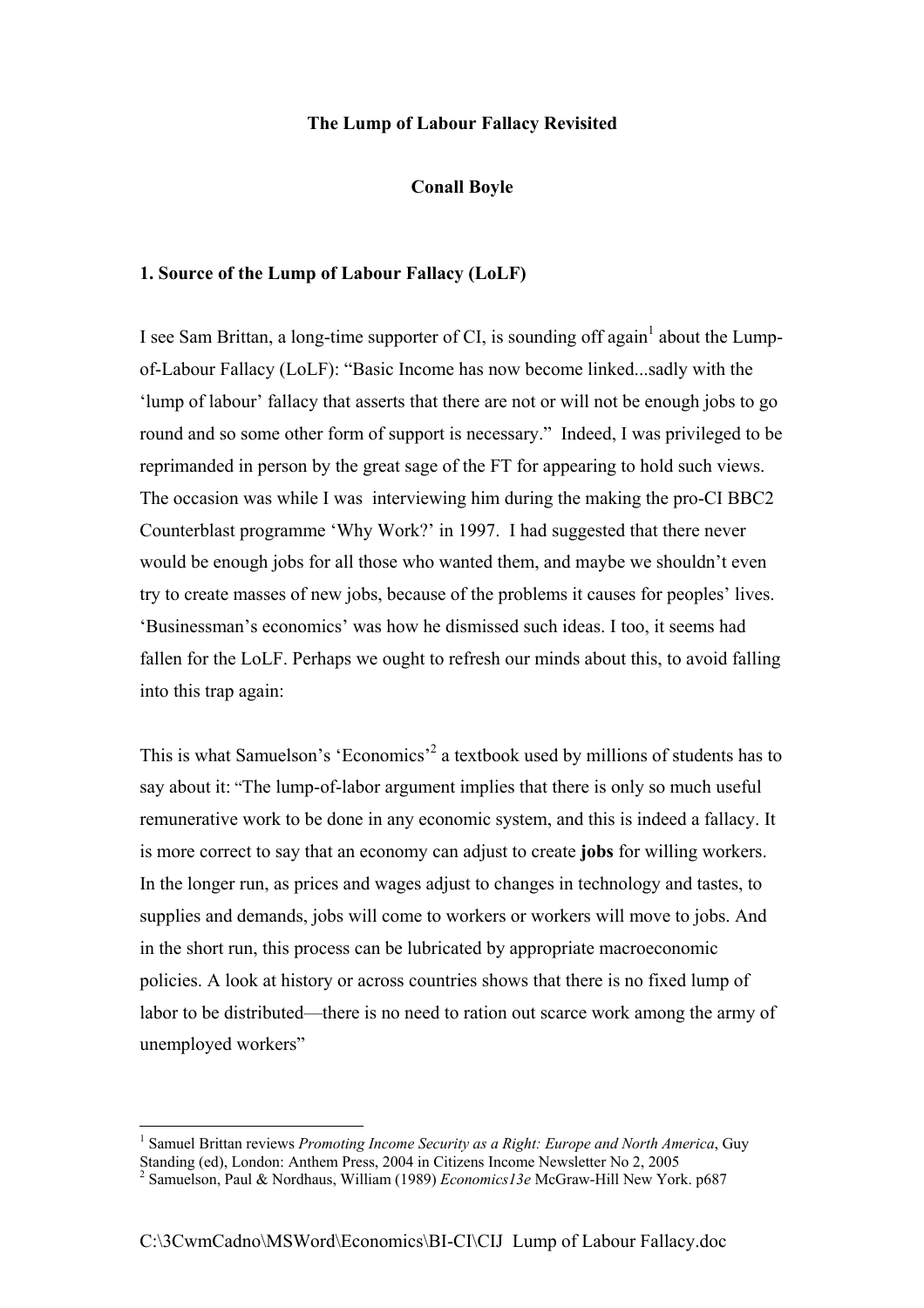The Economist (the magazine of choice for the decision-makers) website<sup>[3](#page-1-0)</sup> gives some more information about the origin of this theory: "In 1891, an economist, D.F. Schloss, described such thinking as the lump of labour fallacy because, in reality, the amount of work to be done is not fixed. Government-imposed restrictions on the amount of work people may do can actually reduce the efficiency of the labour market, thereby increasing unemployment. Shorter hours will create more jobs only if weekly pay is also cut (which workers are likely to resist) otherwise costs per unit of output will rise. Not all labour costs vary with the number of hours worked. Fixed costs, such as recruitment and training, can be substantial, so it will cost a firm more to hire two part-time workers than one full-timer. Thus a cut in the working week may raise average costs per unit of output and cause firms to buy fewer total hours of labour. A better way to reduce unemployment may be to stimulate demand and so increase output; another is to make the labour market more flexible, not less."

This view of the LoLF has remained unchallenged (indeed virtually unmentioned) from within academic economic circles, although some outsiders do not accept the full logic of the case. (See for example Tom Walker of Seattle has to say<sup>[4](#page-1-1)</sup>). Even Sam Brittan accepts that in the short-run, adjustment may require sacrifices by workers, and Samuelson acknowledges that for some groups of workers, job-sharing may make sense. So the academic, theoretical case seems pretty water-tight: It is wrong to say that there are the number of jobs is fixed. Given flexible markets, the amount of paid employment can be expanded to equal whatever number is required by those willing to work.

# **2. The 1980s apostasy: Thatcher falls for LoLF?**

When the Basic Income Research Group (as it was then called) started back in 1984, I, like most of the others in at the start was concerned by the appalling rise in the numbers of the unemployed. Instead of wasting billions keeping huge armies in idleness, wouldn't it be better to pay them an unconditional weekly income, and let

 $\overline{a}$ 

<span id="page-1-0"></span><sup>&</sup>lt;sup>3</sup> http://www.economist.com/research/Economics/alphabetic.cfm?LETTER=L

<span id="page-1-1"></span><sup>&</sup>lt;sup>4</sup> http://maxspeak.org/mt/archives/lump%20of%20labor.pdf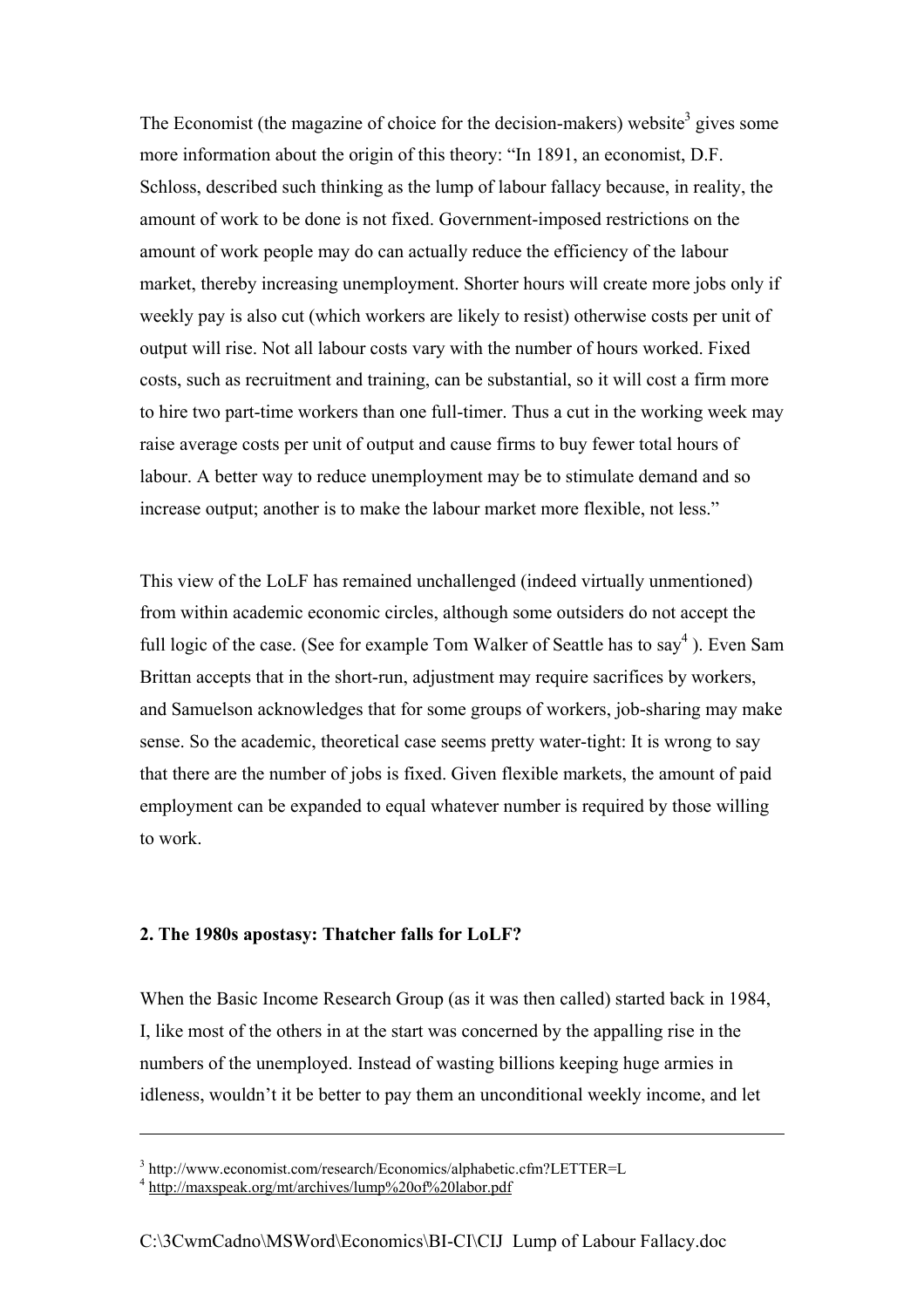them find something useful to do? was an obvious reaction, and so the idea of Basic Income took off. Mimi Parker actually called her 1989 book on CI *Instead of the Dole*. We too, it seems, had fallen for LoLF. If so, we had some strange companions: the Thatcher government, composed of convinced free-market believers. When all the market liberalisation did not cure mass unemployment, this government moved directly to reduce the Lump of Labour:

- $\blacksquare$  early retirement was encouraged in the public services, like teaching. (Pension funds were raided to pay for this wheeze)
- Disability allowances (the so-called bad-back payout) where workers were declared unfit, expanded several-fold, with government connivance. There are still 2.75 mn workers in receipt of this payout
- $\blacksquare$  Higher education places were expanded, with little extra funding. This from a government with an elitist view of the university sector.
- Youth training schemes, youth opportunities schemes abounded. None lasted long. None gave much real training, but all managed to keep large numbers of young people out of the labour-force.
- The Community Programme/Enterprise Allowance which offered £50 per week for a year to do something, with few questions asked. This proved very popular, a million took it up, many new business ideas were tried out. Again, the numbers were subtracted from the labour-force, but this cryptoproto-CI was stopped for being 'too popular'.

Some of these 'lump-of-labour' reduction programmes are still in action today. Generally, those of us in BIRG disliked the deceit involved, but accepted the government was doing something to alleviate the problem. In effect the government had conceded that there weren't enough jobs to go round. We would have preferred an open declaration to that effect, followed by a Basic Income for all as a better solution. We may have fallen for a LoLF, but so it seems had the Thatcher government.

#### **3. A 'Failed' European attempt to reduce unemployment: the 35-hour week**

During the 1990s, the EU, through its Social Chapter, tried to harmonise working hours. This was hailed by trade unionists as a great breakthrough in the fight to reduce

C:\3CwmCadno\MSWord\Economics\BI-CI\CIJ Lump of Labour Fallacy.doc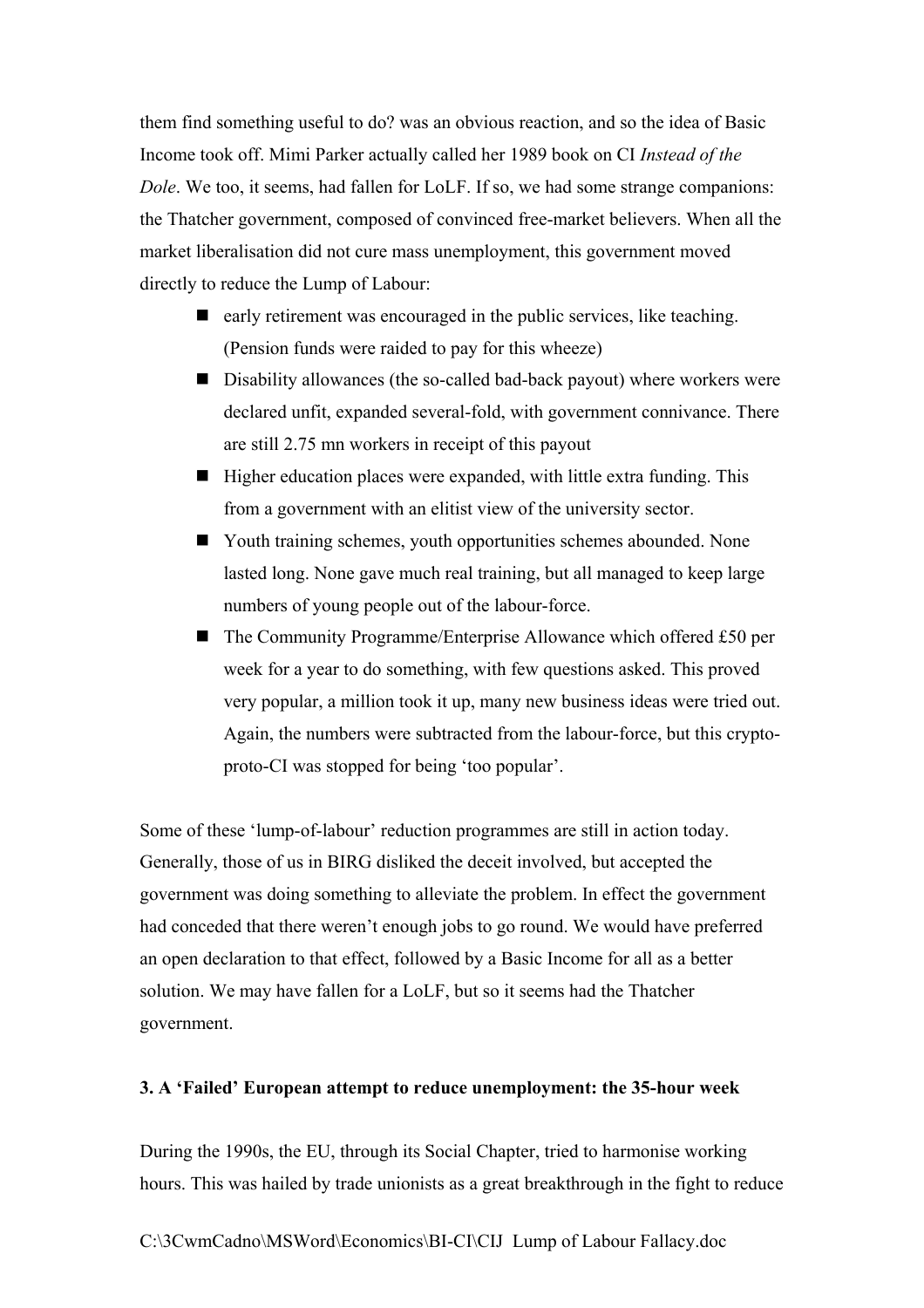unemployment. There may be many laudable reasons for reducing working hours, but spreading employment is not one of them. In one of the rare occasions when the phrase 'lump-of-labour' appears in the economic literature<sup>[5](#page-3-0)</sup>, the conclusion is that "Our empirical analysis does not provide support for the proposition that worksharing would reduce unemployment. The results (do) show a positive direct effect on employment of a reduction in working hours." At least the move to work-sharing through shorter hours did not make unemployment *worse,* and perhaps the civilising effect of more time off, freed from the job has been a worthwhile human achievement.

## **4 The UK proves them wrong – 'flexibility' leads to more jobs**

The following graph summarises the success of 'New Labour' in producing a job-creating economy<sup>[6](#page-3-1)</sup>.



To move up the total number of jobs by more than two million is very impressive. The breakdown between the sexes shows both men's and women's job numbers have

 $\overline{a}$ 

<span id="page-3-0"></span><sup>5</sup> Arie Kapteyna, Adriaan Kalwijb & Asghar Zaidi The myth of worksharing *Labour Economics* 11  $(2004)$   $293 - 313$ 

<span id="page-3-1"></span><sup>6</sup> Source ONS Labour Market Statistics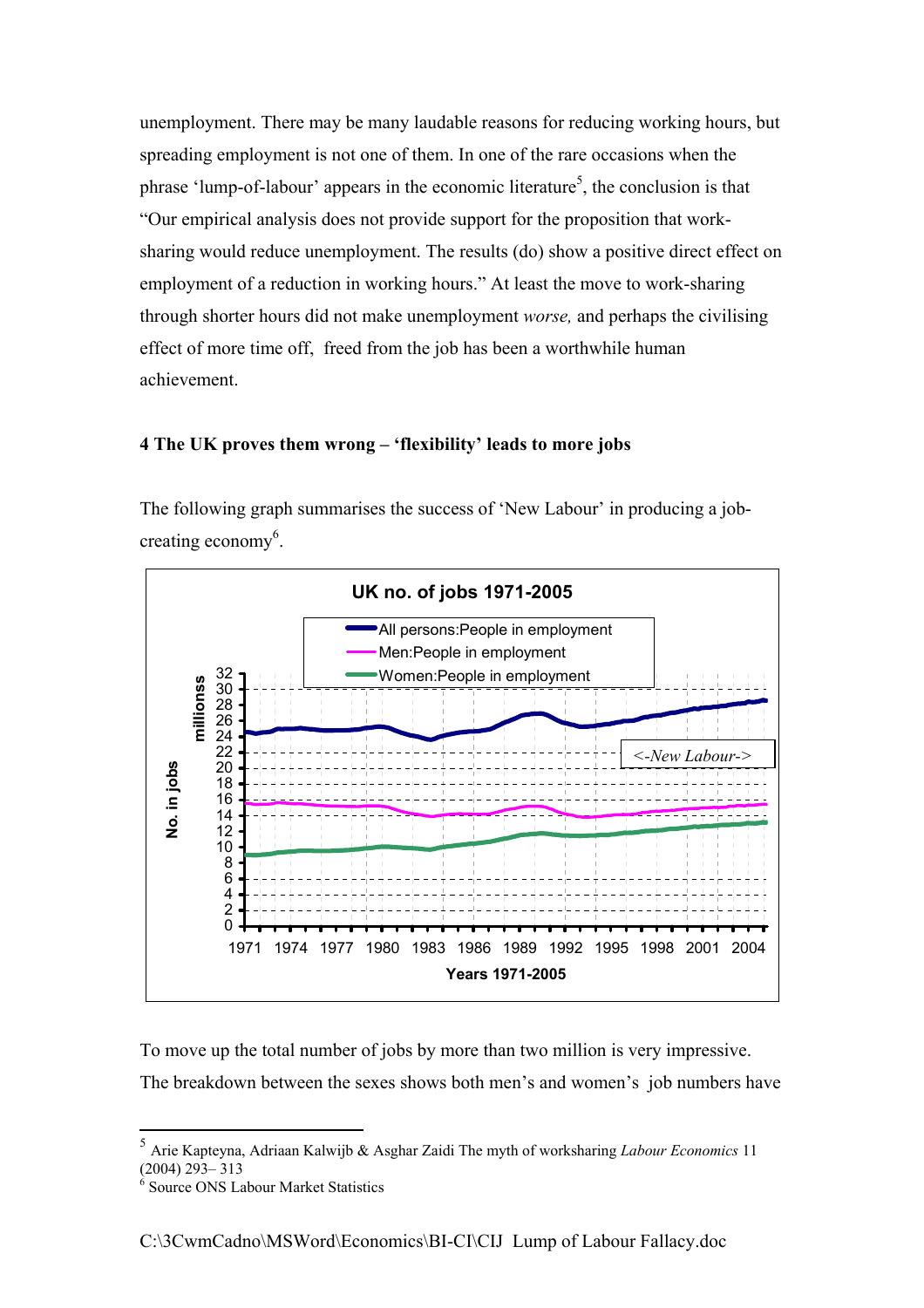increased by about one million each. The longer-term shows a different picture: Jobs for men are still below where they were in 1971, although currently increasing. The story for women is one of almost continuous increase, up nearly 50% in the same time-period.

This is a triumph of the British flexible labour market model, which other European countries might wish to copy. Abandoning social protection, or at least not repairing the damage done to it during the Thatcher years has paid off in lower unemployment. One could quibble that the British work some of the longest hours, that labour productivity is poor – resulting in much lower hourly pay rates. Many of the new jobs are part-time. It is a matter of political preference whether it is better to follow a UK-US model of flexibility with lots of jobs or a Euro-model of strong social protection but fewer jobs.

# **5. Lump of Labour or is it Lump of Jobs?**

Not surprisingly, Sam Brittan is correct when he draws our attention to the LoLF. But there are a few points to remember:

- (i) To prove that the LoLF is indeed fallacious requires dismantling many employment protection rights.
- (ii) The effect takes time. Should a new lump of labour become available mass layoffs in an industry is one source, but a change in social attitudes which suggest that women are better off in a job than as housewives – they can all *eventually* be absorbed into jobs.
- (iii) LoLF is only concerned with one form of work -- *paid* employment. This reflects the economists' curious doctrine of a work-leisure substitution effect.<sup>[7](#page-4-0)</sup> Rational workers, they claim, make a calculation of how many hours they wish to work, for how much money, weighing this up against their time free of the job, which is to be devoted to leisure.

The economists' belief that only those in a job do any work, and that all else is leisure is of course outrageous!. Those not in a job are labelled 'inactive', which seems a

<span id="page-4-0"></span> 7 again see Samuelson, p680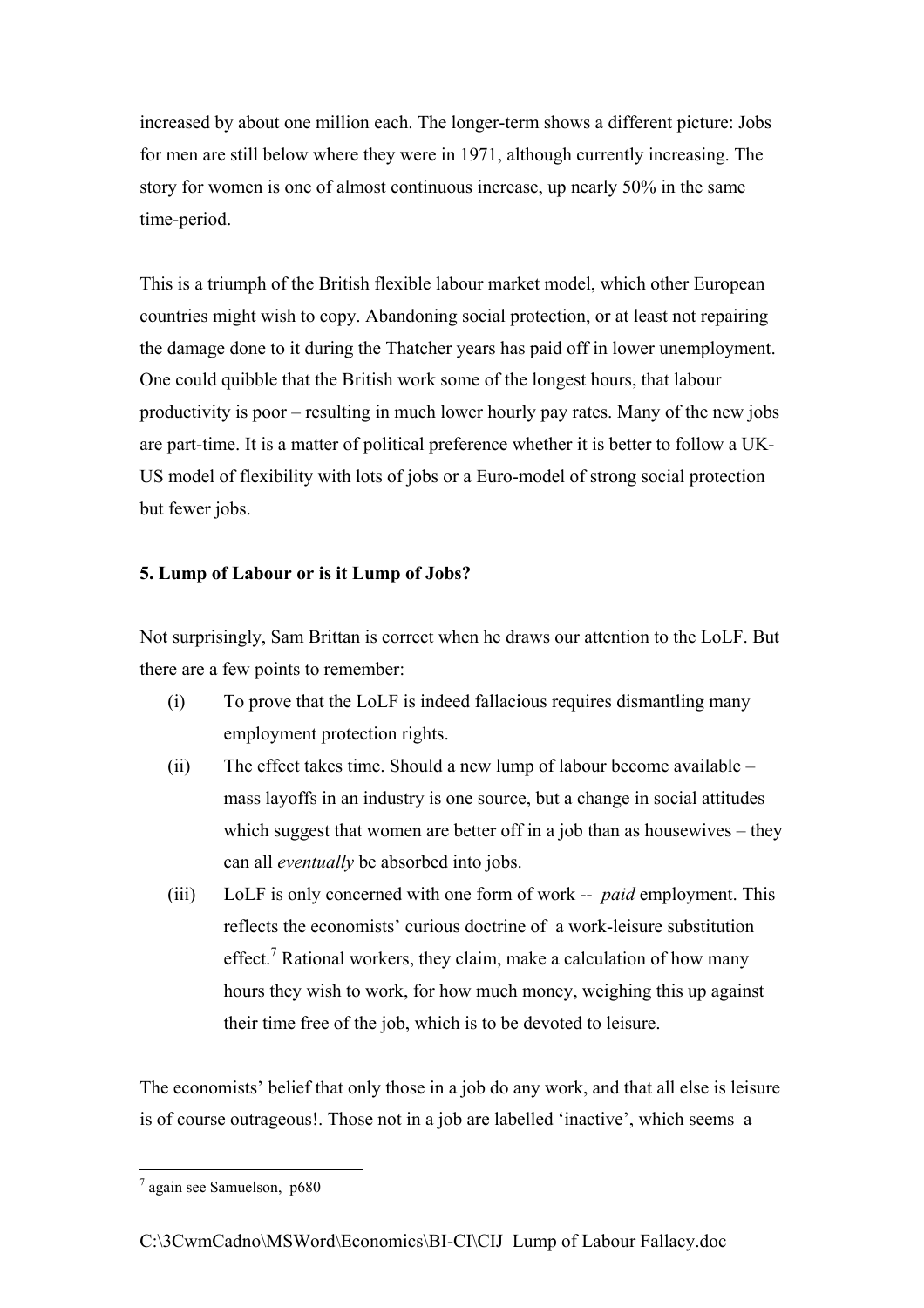nasty way to describe the efforts of parents caring for children, to take one example of inactive leisure. Engineers define 'work' as useful effort, and its easy to see that most useful effort is unpaid. Similarly, not all the jobs that people do are useful, some are even quite damaging. The LoLF should really be called the **'Lump of Jobs Fallacy'**. Talk of a lump of jobs may remind one of a pile of doggy-poo, but then of course, many of the jobs in the flexible new-economy are like that.

# **6. Another fallacy: Jobs as Welfare?**

Together with a belief that there will eventually be enough jobs all those who want one, there is another jobs-related belief which I have found, even among fans of CI. Sometimes known as the Work Ethic, this is the belief that only a job can affirm your worth. Earned income which means wages from jobs, is seen as a well-merited entitlement, with unearned income, like payouts from the state seen as demeaning or dishonest. The main engine to distribute wealth is through incomes earned from jobs. Those that fail in the job-system can be helped out by social welfare, paid for by taxes on income and sales. Jeremy Rifkin, writing in support of this 'European' model of jobs plus welfare believes that the US-UK model of the flexible economy with workers stripped of protection presages a bleak future. Far better, as he says in the title of his new book<sup>8</sup>[,](#page-5-0) is *The European Dream: How Europe's Vision of the Future is Quietly Eclipsing the American Dream.*

The market economy is marvellous at producing the goods, but the job-system is unable to spread the benefits to all. Incomes from jobs are not enough to keep everyone at a decent level, although there is more than enough wealth in the economy. Inequality keeps on growing as those with power capture more of the 'economic rents' from money and other resources. A social welfare state can go some way to fix this, but fails to address the reasons for mal-distribution in the first place. James Robertson's idea<sup>[9](#page-5-1)</sup> of *pre*-distribution provides a much more promising basis for CI. Preventing the capture of unearned 'economic rent' would be a start. Paying this out as a Social Dividend follows on obviously. If you believe in the Job-System as Welfare,

<span id="page-5-0"></span><sup>&</sup>lt;sup>8</sup> Writing in the Guardian on June  $22<sup>nd</sup>$ , 2005,

<span id="page-5-1"></span><sup>&</sup>lt;sup>9</sup> James Robertson http://www.jamesrobertson.com/index.htm